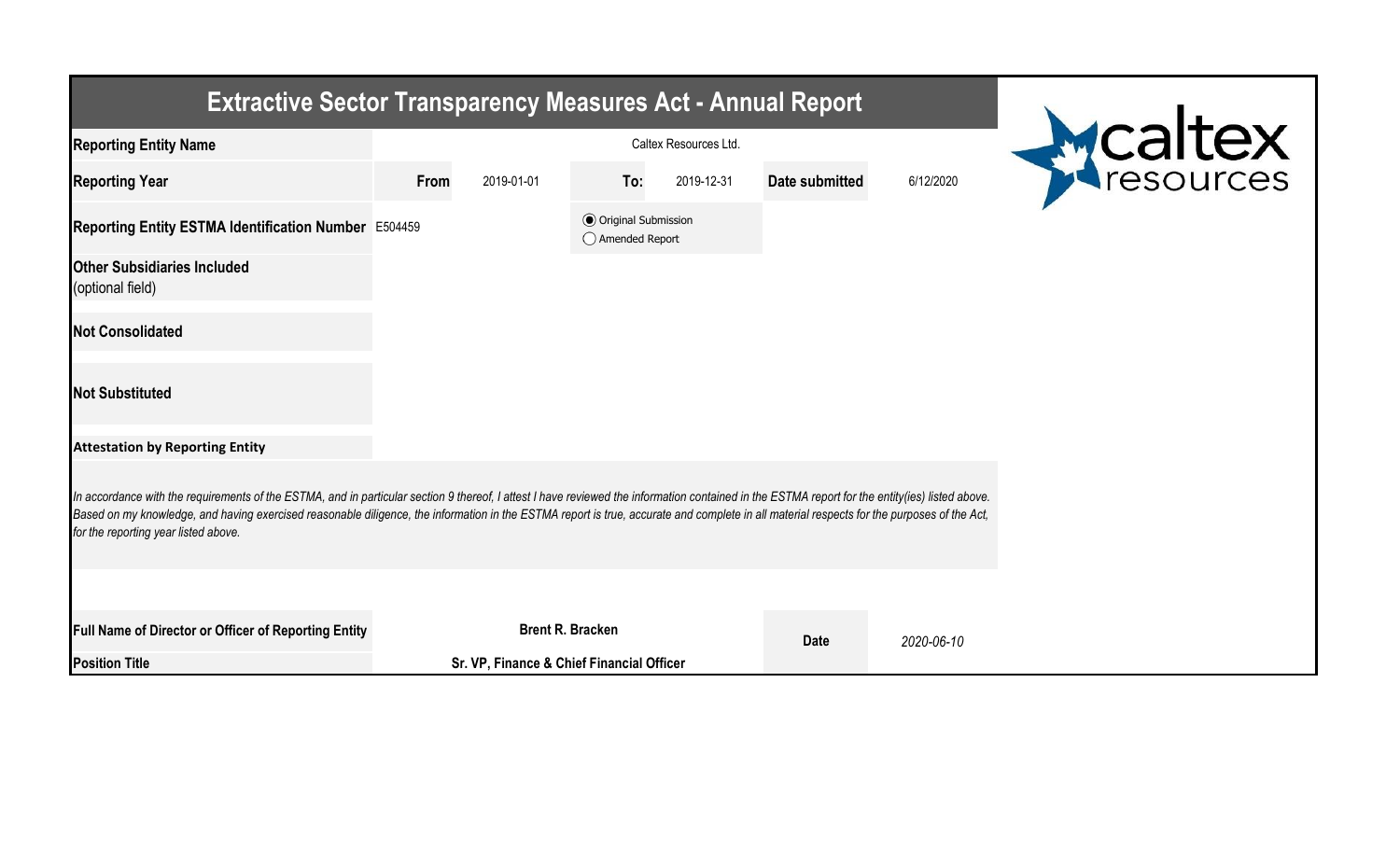| <b>Extractive Sector Transparency Measures Act - Annual Report</b>                                                                                                               |                                      |                                                                                                                                   |                                                       |                  |               |                                      |                |                  |                                           |                                      |                                                                                                                                                   |  |  |  |
|----------------------------------------------------------------------------------------------------------------------------------------------------------------------------------|--------------------------------------|-----------------------------------------------------------------------------------------------------------------------------------|-------------------------------------------------------|------------------|---------------|--------------------------------------|----------------|------------------|-------------------------------------------|--------------------------------------|---------------------------------------------------------------------------------------------------------------------------------------------------|--|--|--|
| <b>Reporting Year</b><br><b>Reporting Entity Name</b><br><b>Reporting Entity ESTMA</b><br><b>Identification Number</b><br><b>Subsidiary Reporting Entities (if</b><br>necessary) | From:<br>2019-01-01                  |                                                                                                                                   | To:<br>2019-12-31<br>Caltex Resources Ltd.<br>E504459 |                  |               | <b>Currency of the Report</b><br>CAD |                |                  |                                           |                                      |                                                                                                                                                   |  |  |  |
|                                                                                                                                                                                  | <b>Payments by Payee</b>             |                                                                                                                                   |                                                       |                  |               |                                      |                |                  |                                           |                                      |                                                                                                                                                   |  |  |  |
| Country                                                                                                                                                                          | Payee Name <sup>1</sup>              | Departments, Agency, etc<br>within Payee that Received<br>Payments <sup>2</sup>                                                   | <b>Taxes</b>                                          | <b>Royalties</b> | Fees          | <b>Production Entitlements</b>       | <b>Bonuses</b> | <b>Dividends</b> | Infrastructure<br>Improvement<br>Payments | <b>Total Amount paid to</b><br>Payee | Notes <sup>34</sup>                                                                                                                               |  |  |  |
| Canada                                                                                                                                                                           | Government of Alberta                | Alberta Petroleum Marketing<br>Commission                                                                                         |                                                       | 9,710,000        |               |                                      |                |                  |                                           | 9,710,000                            | Royalties paid in-kind and are valued at fair<br>market value of the volumes taken in-kind<br>based on Caltex realized sales price each<br>month. |  |  |  |
| Canada                                                                                                                                                                           | Government of Alberta                | Alberta Energy Regulator,<br>Worker's Compensation Board of \$<br>AB                                                              | 1,510,000                                             |                  | 540,000<br>\$ |                                      |                |                  |                                           | 2,050,000<br>-S                      | Freehold Mineral Tax. Worker's<br>Compensation and Orphan Well<br>Levies/Admin Fees                                                               |  |  |  |
| Canada                                                                                                                                                                           | Government of Saskatchewan           | Ministry of the Economy,<br>Minister of Finance,<br>Ministry of Agriculture,<br>Saskatchewan Workers<br><b>Compensation Board</b> | 1,740,000 \$<br>$\sqrt[6]{\frac{1}{2}}$               | $5,140,000$ \$   | 190,000       |                                      |                |                  |                                           | 7,070,000                            | SK Resource Surcharge, Crown Royalties,<br>and Orphan Well Levies/Admin Fees                                                                      |  |  |  |
| Canada                                                                                                                                                                           | Municipal District of Provost        |                                                                                                                                   | $\mathbb{S}$<br>730,000                               |                  | 40,000<br>\$  |                                      |                |                  |                                           | 770,000<br><sub>S</sub>              | Municipal property taxes &<br>well drilling equipment fees                                                                                        |  |  |  |
| Canada                                                                                                                                                                           | Rural Municipality of Mariposa       |                                                                                                                                   | 320,000<br>$\mathbb{S}$                               |                  |               |                                      |                |                  |                                           | 320,000                              | Municipal property taxes                                                                                                                          |  |  |  |
| Canada                                                                                                                                                                           | Rural Municipality of Eye Hill       |                                                                                                                                   | $\mathbb{S}$<br>370,000                               |                  | 20,000<br>\$  |                                      |                |                  |                                           | 390,000<br>$\mathbf{s}$              | Municipal property taxes<br>& well licenses                                                                                                       |  |  |  |
| Canada                                                                                                                                                                           | Rural Municipality of<br>Grandview   |                                                                                                                                   | 130,000<br>$\sqrt{2}$                                 |                  |               |                                      |                |                  |                                           | 130,000<br>-S                        | Municipal property taxes                                                                                                                          |  |  |  |
| Canada                                                                                                                                                                           | Rural Municipality of Hearts<br>Hill |                                                                                                                                   | $\mathbb{S}$<br>260,000                               |                  |               |                                      |                |                  |                                           | 260,000<br>$\mathbf{s}$              | Municipal property taxes                                                                                                                          |  |  |  |
| <b>Additional Notes:</b>                                                                                                                                                         |                                      |                                                                                                                                   |                                                       |                  |               |                                      |                |                  |                                           |                                      |                                                                                                                                                   |  |  |  |